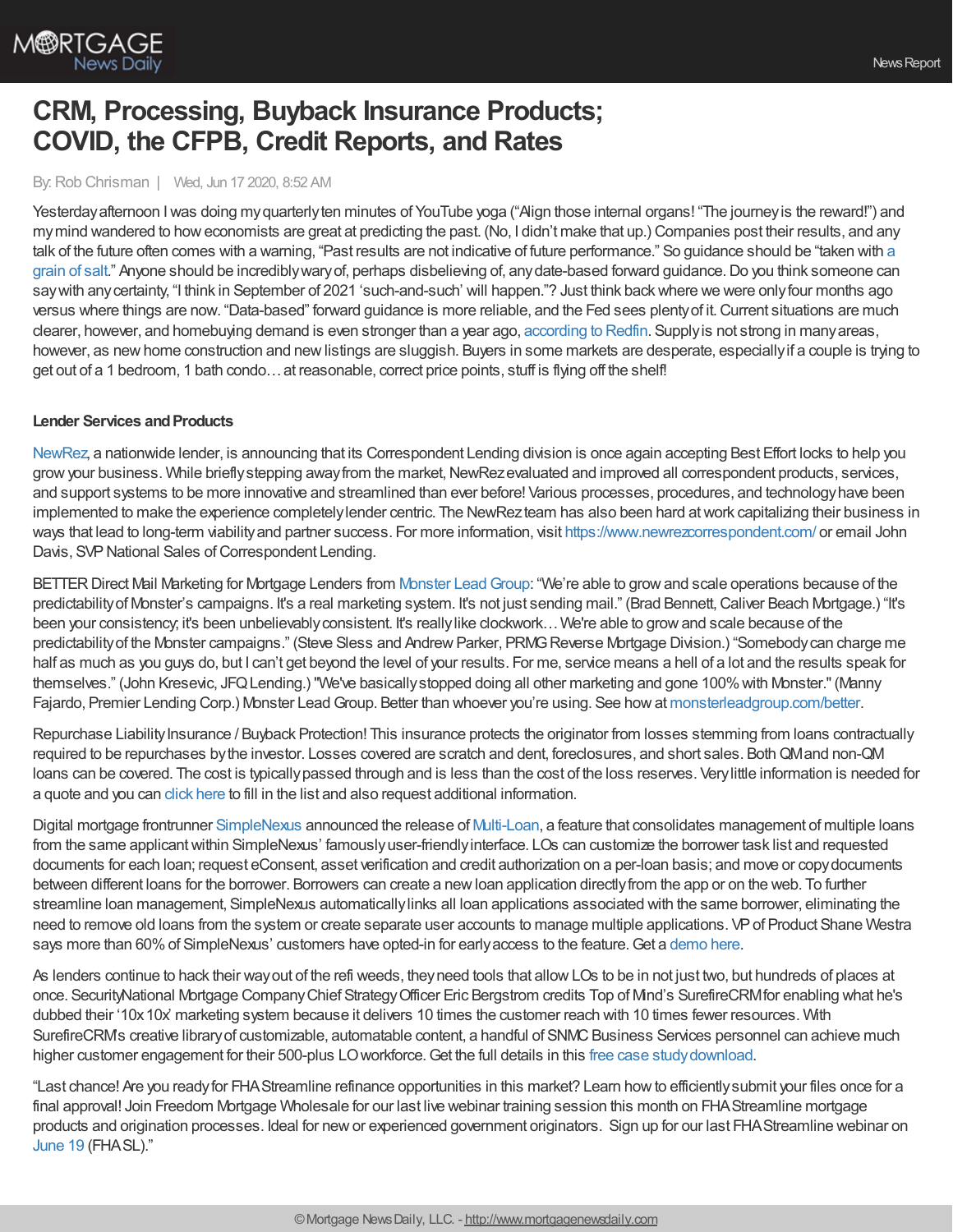## **Consumers:OnEveryone's Minds**

How can lenders sustain positive performance metrics achieved in the last 90 days? Get back to the basics. "Borrowers choose their lender based on a referral or existing relationship 87 percent of the time," says STRATMOR Group's MortgageSAT director Mike Seminari. "Now is the time to ask, 'Howdo we keep the momentum of the positive customer sentimentwe've seen in the last three months going?'" In his new MortgageSATTip, Seminari recommends optimizing the borrower experience byfollowing three rules that have stood the test of time, including calling the borrower before closing, which when missed, causes the Net Promoter Score (NPS) to drop from 86 to -4. Read the June MortgageSATtip: "Maintaining Strong Sales and Customer Satisfaction as the [EconomyReopens](https://www.stratmorgroup.com/mortgagesat_tips/maintaining-strong-sales-and-customer-satisfaction-as-the-economy-reopens/)."

## **CFPBandCredit Reporting**

While the industry, especially the non-QMsegment which will be lucky to hit 3-4% of the residential pie this year, waits for guidance on QM versus non-QM, the Consumer Finance Protection Bureau "issued guidance on consumer reporting during the COVID-19 pandemic. The frequently asked questions (FAQs) address companies' responsibilities under the CARES Act and the FCRA when they furnish information to consumer reporting agencies about consumers impacted bythe crisis.

The guidance turned manyheads, and I received this note from a compliance pro. "Rob, did you see, 'QUESTION8:**Cana furnisher complywiththe requirements of the CARESActrelatingtoreportingof accommodations simplybyusinga special comment code** to report a natural or declared disaster or forbearance? ANSWER (UPDATED 6/16/2020): As discussed in FAQ#3 above, the CARES Act requires a furnisher to report a credit obligation or account as current if itwas current prior to the accommodation or not to advance the level of delinquencyif itwas delinquent prior to the accommodation. Furnishing a special comment code indicating that a consumer with an account is impacted bya disaster or that the consumer's account is in forbearance does not provide consumer reporting agencies with this CARES Act-required information and therefore furnishing such a comment code is not a substitute for complying with these requirements.'

"Iwas struck bythe doublespeak inQuestion 8's answer in the CFPB's credit reporting [announcement](https://eur04.safelinks.protection.outlook.com/?url=https%253A%252F%252Ffiles.consumerfinance.gov%252Ff%252Fdocuments%252Fcfpb_fcra_consumer-reporting-faqs-covid-19_2020-06.pdf&data=02%257C01%257C%257Ccb0f8382f7414688de1b08d8124c87b8%257C84df9e7fe9f640afb435aaaaaaaaaaaa%257C1%257C0%257C637279467185826301&sdata=jmyF0qqPz7bNpRzHTEjBbyhKRbRlOCgvfDtQvLcLYqM%253D&reserved=0) in terms ofwhether a servicer can provide anykind of reporting about forbearance. So, can you report a borrower as current and provide a special comment code saying they are in forbearance?Offering such 'guidance' in an FAQformat is questionable, at best. If theyreallywanted to be helpful, theywould have answered, 'Yes, as long as you report the borrower as current, you mayalso supplya comment code indicating that the borrower was affected byforbearance.' This is an attempt to make it seem like you can't do something,when in fact you can."

### **Capital Markets**

We hear the terms "risk on" and "risk off" a lot when it comes to daily movement in the MBS and bond markets. Yesterday was a "risk off" affair, which generally means people feel good about the direction of the economy and trade accordingly: global investors pile into riskier assets,which sees Treasuryyields increase or "pull back" in order to make the securitymore attractive. Thatwas the case yesterday, and the 10-year yield,which is looselytracked bymortgage rates, rose +5 bps. The sentimentwas largelydue to optimism over a recovering U.S. economy, evidenced bya record jump in retail sales, advanced talks surrounding the Trump administration proposing \$1 trillion in infrastructure spending, the implementation of further Fed action, and the Bank of Japan boosting support for companies.**Overlookedwere escalating tensions on China's border with India and some troubling coronavirus-related signs, as schools were closed in Beijing while** domestic reports pointed to an uptick in hospitalizations and newcases in various states.

**FedChairmanPowell deliveredthe first part of his semiannual testimonyonmonetarypolicyyesterday**, arguing in favor of greater fiscal support for state and local governments and saying that the Fed is "some years away" from halting asset purchases. His pre-testimony statement said financial-system vulnerabilitywill be significant in the near term and stressed risks to the economyand jobs, and added that the size of the balance sheet as a percentage of GDP will be allowed to "decline passively" when the time comes. Despite recent positive economic data, he said there's still "significant uncertainty" about the timing and strength of the recovery, and that the U.S. economymaybe entering a period of significant improvement in employment but one thatwill leave the labor market "well short" of the robust levels seen just before the pandemic.

As far as economic releases went, U.S. retail sales for Maywere expected to rise on the back of restaurant and retail reopening's, but not manyexpected headline U.S. retail sales to jump nearly18 percent last month, more than twice the consensus forecast, offering some hope that the economic recoveryis going well. The report certainlyreflects pent-up demand thatwas released as reopening efforts took root, but remember that monthlycomparisons are sequential. Total industrial production increased in May, but onlyabout half of 3.0 percent expectations, and capacityutilization rate fell slightlywhen itwas expected to rise. The NAHBHousing Market Indexincreased to 58 in June, well beyond expectations after registering at 37 in May.